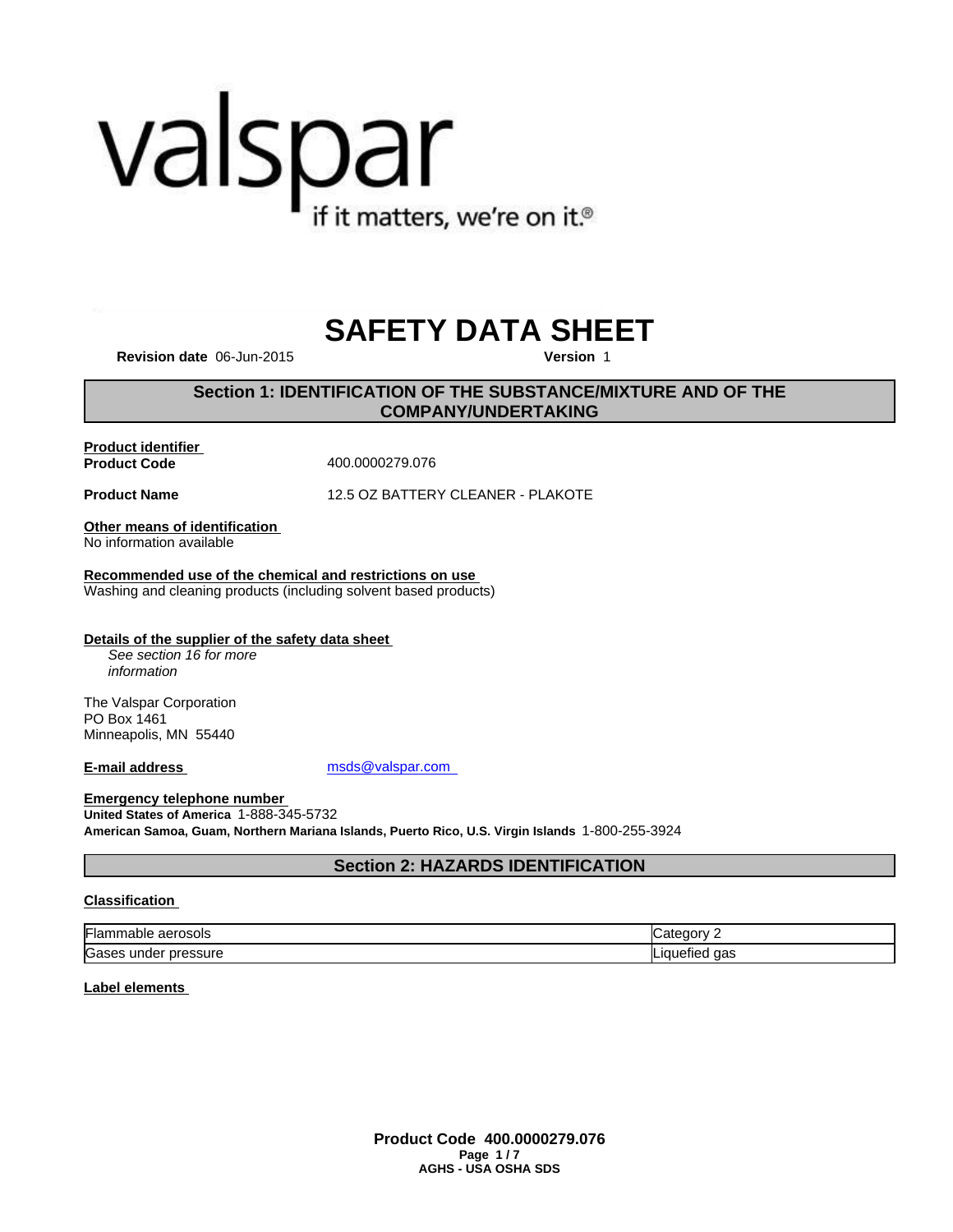

#### **Signal word WARNING**

#### **HAZARD STATEMENTS**

Flammable aerosol Contains gas under pressure; may explode if heated

#### **PREVENTION**

Keep away from heat/sparks/open flames/hot surfaces. - No smoking. Do not spray on an open flame or other ignition source. Pressurized container: Do not pierce or burn, even after use.

#### **RESPONSE**

Get medical advice/attention if you feel unwell.

**Eyes**

IF IN EYES: Rinse cautiously with water for several minutes. Remove contact lenses, if present and easy to do. Continue rinsing. If eye irritation persists: Get medical advice/attention.

**Skin**

Rinse skin with water/shower. If skin irritation occurs: Get medical advice/attention.

**Inhalation**

IF INHALED: Call a POISON CENTER or doctor if you feel unwell.

**Ingestion**

Do NOT induce vomiting. IF SWALLOWED: Call a POISON CENTER or doctor/physician if you feel unwell.

#### **STORAGE**

Protect from sunlight. Store in a well-ventilated place. Do not expose to temperatures exceeding 122 °F (50 °C).

#### **DISPOSAL**

Dispose of contents/containers in accordance with local regulations.

#### **HAZARDS NOT OTHERWISE CLASSIFIED (HNOC)**

Propellant is classified as a simple asphyxiant if released in large quantities: May displace oxygen and cause rapid suffocation.

#### **OTHER HAZARDS**

Not applicable.

**UNKNOWN ACUTE TOXICITY** 0% of the mixture consists of ingredient(s) of unknown toxicity.

# **Section 3: COMPOSITION/INFORMATION ON INGREDIENTS**

\*The exact percentage (concentration) of composition has been withheld as a trade secret.

# **Section 4: FIRST AID MEASURES**

#### **First Aid Measures**

#### **General advice**

Get medical advice/attention if you feel unwell.

#### **Eye contact**

IF IN EYES: Rinse cautiously with water for several minutes. Remove contact lenses, if present and easy to do. Continue rinsing. If eye irritation persists: Get medical advice/attention.

#### **Skin Contact**

Rinse skin with water/shower. If skin irritation occurs: Get medical advice/attention.

**Product Code 400.0000279.076 Page 2 / 7 AGHS - USA OSHA SDS**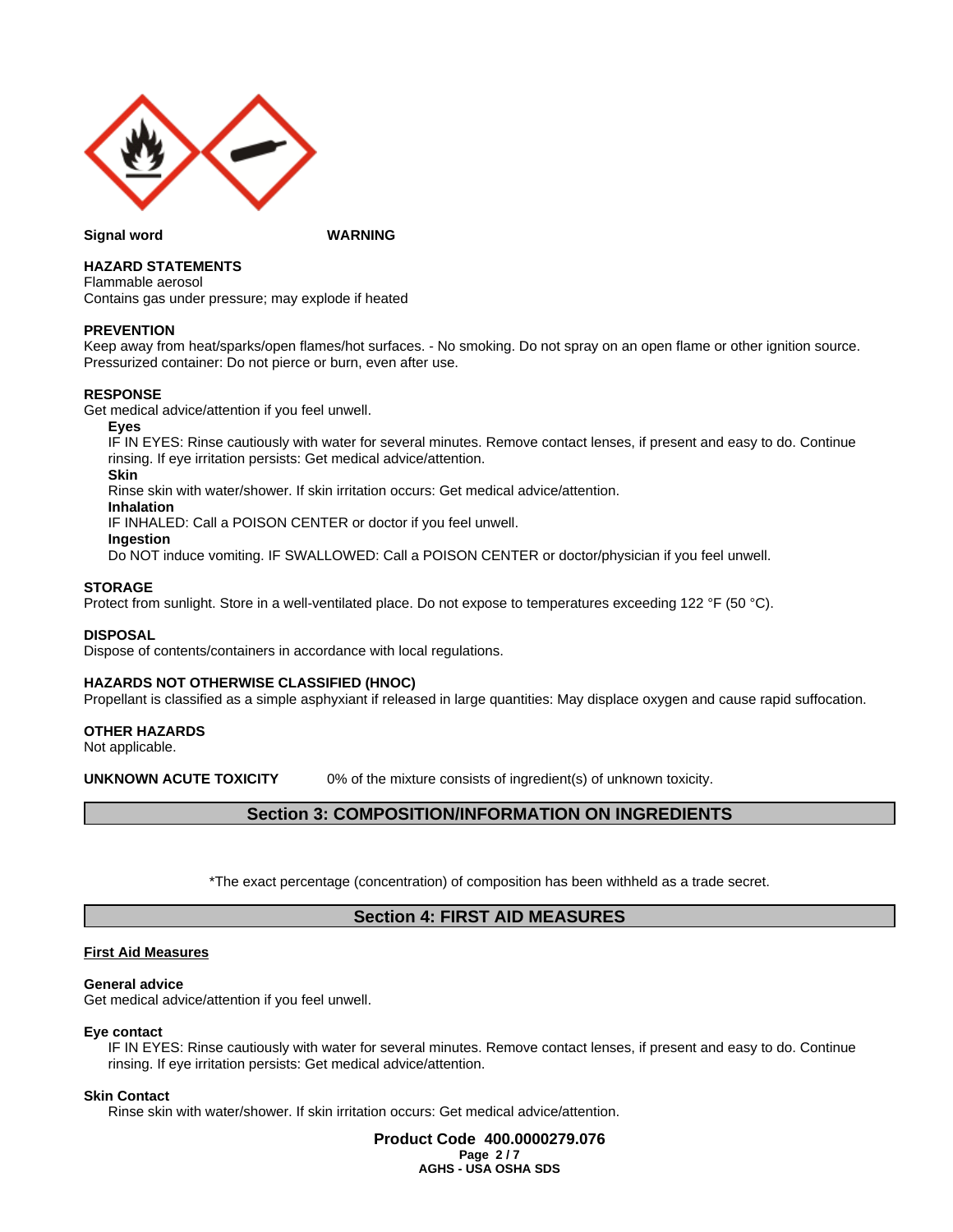**Inhalation**

IF INHALED: Call a POISON CENTER or doctor if you feel unwell.

#### **Ingestion**

Do NOT induce vomiting. IF SWALLOWED: Call a POISON CENTER or doctor/physician if you feel unwell.

#### **Most important symptoms and effects, both acute and delayed**

**Symptoms** No information available.

**Indication of any immediate medical attention and special treatment needed**

**Note to physicians** Treat symptomatically.

# **Section 5: FIRE FIGHTING MEASURES**

#### **Suitable extinguishing media**

Dry chemical, CO2, water spray or alcohol-resistant foam.

Not to be used for safety reasons: Strong water jet

#### **Specific hazards arising from the chemical**

Burning produces heavy smoke. Fire may produce irritating and/or toxic gases. In the event of fire and/or explosion do not breathe fumes.

#### **Special protective equipment for fire-fighters**

Wear self-contained breathing apparatus and protective suit. Cool containers with flooding quantities of water until well after fire is out. Do not allow run-off from fire-fighting to enter drains or water courses.

# **Section 6: ACCIDENTAL RELEASE MEASURES**

#### **Personal precautions, protective equipment and emergency procedures**

#### **Personal precautions**

Avoid breathing vapors or mists. Remove all sources of ignition. Use personal protective equipment as required.

#### **For emergency responders**

Use personal protection recommended in Section 8.

#### **Environmental precautions**

Do not allow into any sewer, on the ground or into any body of water. If the product contaminates lakes, rivers or sewage, inform appropriate authorities in accordance with local regulations.

#### **Methods and material for containment and cleaning up**

#### **Methods for containment**

Prevent further leakage or spillage if safe to do so.

#### **Methods for cleaning up**

Dispose of waste product or used containers according to local regulations. Clean with detergents. Avoid solvent cleaners.

# **Section 7: HANDLING AND STORAGE**

#### **Precautions for safe handling**

#### **Advice on safe handling**

Prevent the creation of flammable or explosive concentrations of vapor in air and avoid vapor concentration higher than the occupational exposure limits. Use personal protection recommended in Section 8. Never use pressure to empty container. Comply with the health and safety at work laws. Prevent product from entering drains. Vapors are heavier than air and may spread along floors. Vapors may form explosive mixtures with air. Keep away from heat, sparks, flame and other sources of ignition (i.e., pilot lights, electric motors and static electricity). Do not spray on an open flame or other ignition source. Pressurized container: Do not pierce or burn, even after use.

> **Product Code 400.0000279.076 Page 3 / 7 AGHS - USA OSHA SDS**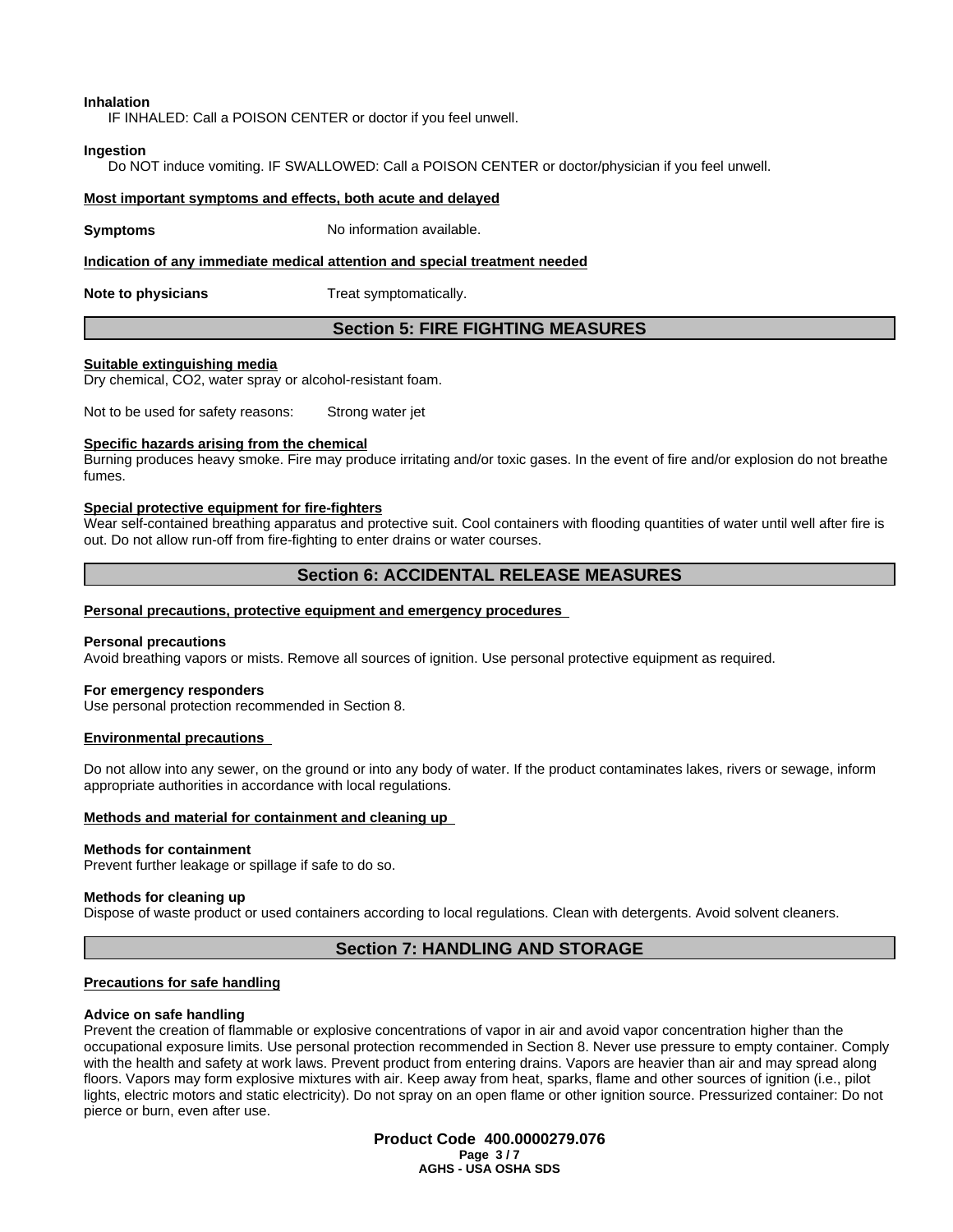#### **General Hygiene Considerations**

When using do not eat, drink or smoke.

#### **Conditions for safe storage, including any incompatibilities**

#### **Storage Conditions**

Keep/store only in original container. Store in accordance with local regulations. Keep unauthorized personnel away. Containers that have been opened must be carefully resealed and kept upright to prevent leakage. Protect from sunlight. Store in a well-ventilated place.

#### **Incompatible materials**

Strong oxidizing agents.

# **Section 8: EXPOSURE CONTROLS/PERSONAL PROTECTION**

#### **Control parameters**

#### **Exposure Limits**

This product, as supplied, does not contain any hazardous materials with occupational exposure limits established by the region specific regulatory bodies.

#### **Appropriate engineering controls**

#### **Engineering Controls**

Ensure adequate ventilation, especially in confined areas. Provide local exhaust ventilation. In case of insufficient ventilation, wear suitable respiratory equipment.

#### **Individual protection measures, such as personal protective equipment**

#### **Eye/face protection**

Wear safety glasses with side shields (or goggles).

#### **Skin and body protection**

Wear anti-static clothing made of natural fiber or of high temperature resistant synthetic fiber.

#### **Hand Protection**

There is no one glove material or combination of materials that will give unlimited resistance to any individual or combination of chemicals. Ensure that the breakthrough time of the glove material is not exceeded. Refer to glove supplier for information on breakthrough time for specific gloves. The instructions and information provided by the glove manufacturer on use, storage, maintenance and replacement must be followed. Gloves should be replaced regularly and if there is any sign of damage to the glove material. Always ensure that gloves are free from defects and that they are stored and used correctly. The performance or effectiveness of the glove may be reduced by physical / chemical damage and poor maintenance.

#### **Respiratory protection**

In case of inadequate ventilation wear respiratory protection.

#### **Thermal Protection**

No information available

#### **Section 9: PHYSICAL AND CHEMICAL PROPERTIES**

#### **Information on basic physical and chemical properties**

| Aerosol           |
|-------------------|
| No information av |
| No information av |
| No information av |
| No information av |
| No information av |
| No information av |
| No information av |
| -84 °C / -119 °   |
|                   |

**Appearance** No information available **No information available No information available No information available No information available No information available B Book** No information available °C / °F **flash point** -84 °C / -119 °F

> **Product Code 400.0000279.076 Page 4 / 7 AGHS - USA OSHA SDS**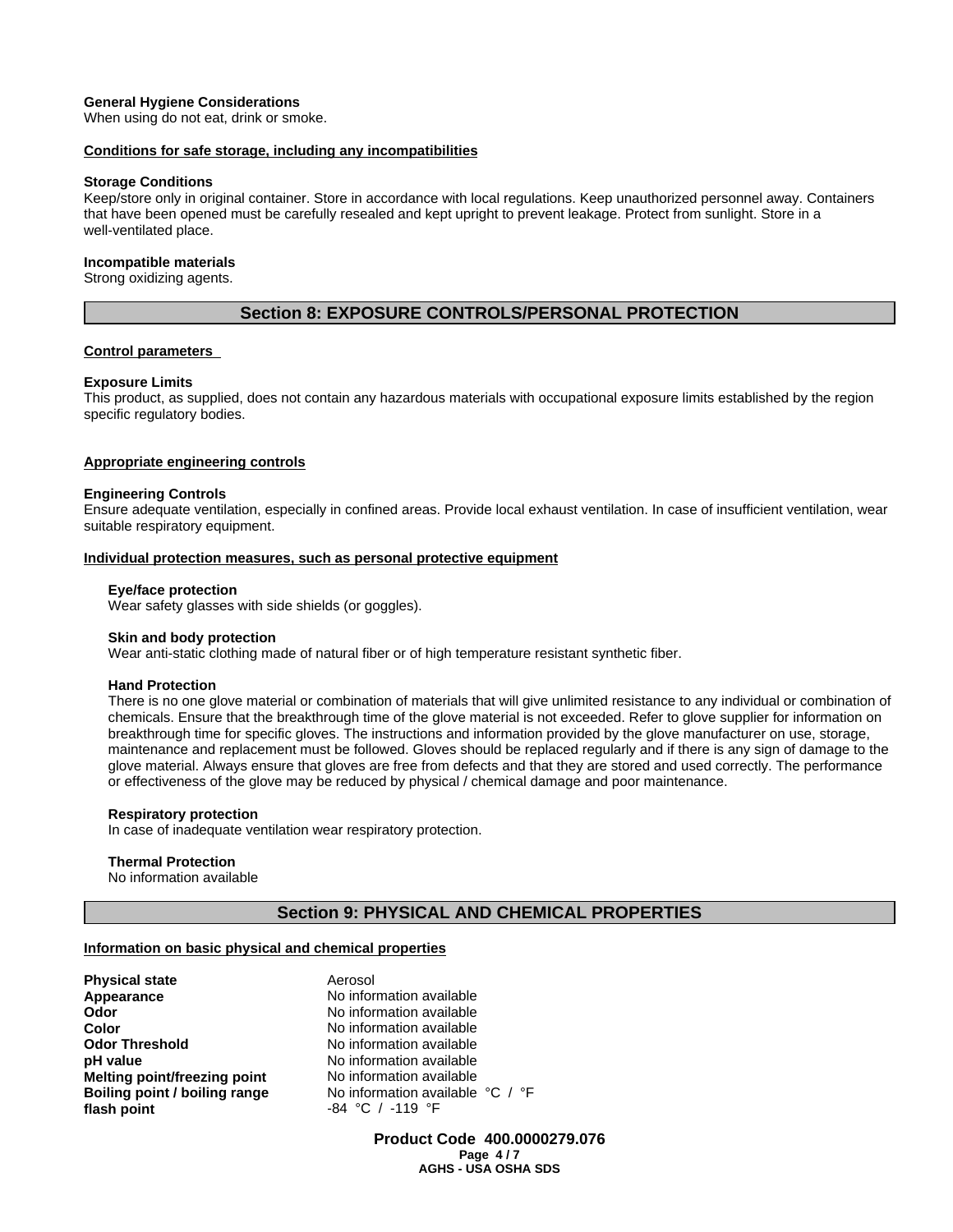| evaporation rate                 | No information available |
|----------------------------------|--------------------------|
| Flammability (solid, gas)        | No information available |
| <b>Flammability Limit in Air</b> |                          |
| Upper flammability limit:        | No information available |
| Lower flammability limit:        | No information available |
| <b>Vapor Pressure</b>            | No information available |
| vapor density                    | No information available |
| Density (Ibs per US gallon)      | 8.01                     |
| specific gravity                 | .96                      |
| Solubility(ies)                  | Not Determined           |
| <b>Partition coefficient</b>     | No information available |
| <b>Autoignition temperature</b>  | No information available |
| <b>Decomposition temperature</b> | No information available |
| <b>Kinematic viscosity</b>       | No information available |
| <b>Dynamic viscosity</b>         | No information available |
|                                  |                          |

#### **Other information**

# **Section 10: STABILITY AND REACTIVITY**

| <b>Reactivity</b>                                                       | No information available.       |
|-------------------------------------------------------------------------|---------------------------------|
| <b>Chemical stability</b>                                               | Stable under normal conditions. |
| <b>Possibility of Hazardous Reactions</b> None under normal processing. |                                 |
| <b>Hazardous polymerization</b>                                         | None under normal processing.   |
| <b>Conditions to avoid</b>                                              | Heat, flames and sparks.        |
| Incompatible materials                                                  | Strong oxidizing agents.        |

**Hazardous Decomposition Products** Carbon monoxide. Carbon dioxide (CO2).

## **Section 11: TOXICOLOGICAL INFORMATION**

#### **Information on likely routes of exposure**

**Eye contact** Not applicable **Skin Contact** Not applicable **Ingestion** Not applicable **Inhalation** Not applicable

#### **Numerical measures of toxicity - Component Information**

#### **Numerical measures of toxicity - Product Information**

**UNKNOWN ACUTE TOXICITY** 0% of the mixture consists of ingredient(s) of unknown toxicity.

#### **Delayed and immediate effects as well as chronic effects from short and long-term exposure**

**Skin corrosion/irritation 6 Mot applicable**<br>**Serious eve damage/eve irritation** Not applicable **Serious eye damage/eye irritation Skin sensitization** Not applicable **Respiratory sensitization** Not applicable

**Product Code 400.0000279.076 Page 5 / 7 AGHS - USA OSHA SDS**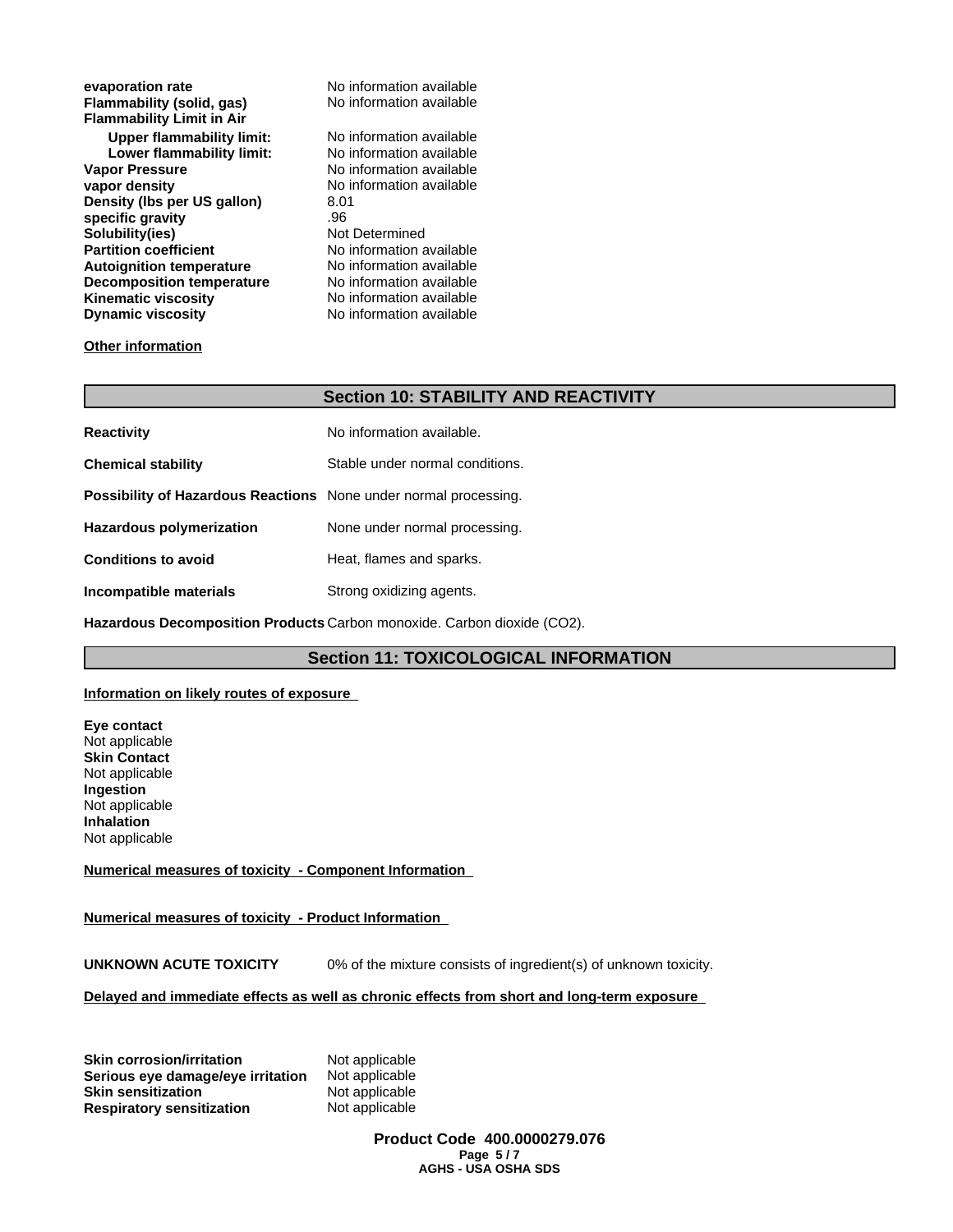| Germ cell mutagenicity<br>Carcinogenicity<br><b>Reproductive Toxicity</b><br>Specific target organ toxicity (single Not applicable<br>exposure) | Not applicable<br>Not applicable<br>Not applicable                                                                                |                                          |                                                                                        |
|-------------------------------------------------------------------------------------------------------------------------------------------------|-----------------------------------------------------------------------------------------------------------------------------------|------------------------------------------|----------------------------------------------------------------------------------------|
| Specific target organ toxicity<br>(repeated exposure)                                                                                           | Not applicable                                                                                                                    |                                          |                                                                                        |
| <b>Aspiration hazard</b>                                                                                                                        | Not applicable                                                                                                                    |                                          |                                                                                        |
|                                                                                                                                                 | <b>Section 12: ECOLOGICAL INFORMATION</b>                                                                                         |                                          |                                                                                        |
| <b>Ecotoxicity</b><br>Environmental precautions                                                                                                 | Prevent product from entering drains.                                                                                             |                                          |                                                                                        |
| <b>Persistence and degradability</b><br>No information available                                                                                |                                                                                                                                   |                                          |                                                                                        |
| <b>Bioaccumulation</b><br>No information available                                                                                              |                                                                                                                                   |                                          |                                                                                        |
| <b>Mobility</b><br>No information available                                                                                                     |                                                                                                                                   |                                          |                                                                                        |
| Other adverse effects                                                                                                                           | No information available                                                                                                          |                                          |                                                                                        |
|                                                                                                                                                 | <b>Section 13: DISPOSAL CONSIDERATIONS</b>                                                                                        |                                          |                                                                                        |
| <b>Waste treatment methods</b>                                                                                                                  |                                                                                                                                   |                                          |                                                                                        |
| <b>Disposal of wastes</b>                                                                                                                       | regulations.                                                                                                                      |                                          | Disposal should be in accordance with applicable regional, national and local laws and |
| <b>Contaminated packaging</b>                                                                                                                   | Improper disposal or reuse of this container may be dangerous and illegal. Empty<br>containers must be scrapped or reconditioned. |                                          |                                                                                        |
|                                                                                                                                                 | <b>Section 14: TRANSPORT INFORMATION</b>                                                                                          |                                          |                                                                                        |
| 14.1 UN/ID no<br>14.2 Proper shipping name                                                                                                      | <b>DOT</b><br>ORM-D<br><b>CONSUMER COMMODITY</b>                                                                                  | <b>IMDG</b><br><b>UN1950</b><br>Aerosols | IATA<br><b>UN1950</b><br>Aerosols                                                      |
| 14.3 Hazard Class<br>14.4 Packing Group<br>14.5 Environmental hazard Not applicable<br><b>14.6 Special Provisions</b>                           |                                                                                                                                   | 2.1                                      | 2.1                                                                                    |
|                                                                                                                                                 | <b>Emergency Response Guide</b><br><b>Number</b><br>126                                                                           | EmS-No<br>$F-D, S-U$                     |                                                                                        |
| 14.7 Transport in bulk according to Annex II of MARPOL 73/78 and the IBC Code                                                                   |                                                                                                                                   |                                          | No information available                                                               |
|                                                                                                                                                 | <b>Section 15: REGULATORY INFORMATION</b>                                                                                         |                                          |                                                                                        |
| <b>International Inventories</b><br>TSCA - United States Toxic Substances Control Act Section 8(b) Inventory                                    |                                                                                                                                   |                                          | All components are listed or exempt                                                    |
| <b>DSL</b> - Canadian Domestic Substances List                                                                                                  |                                                                                                                                   |                                          | from listing<br>All components are listed or exempt<br>from listing                    |

**US Federal Regulations** 

# **SARA 311/312 Hazard Categories**

**Product Code 400.0000279.076 Page 6 / 7 AGHS - USA OSHA SDS**